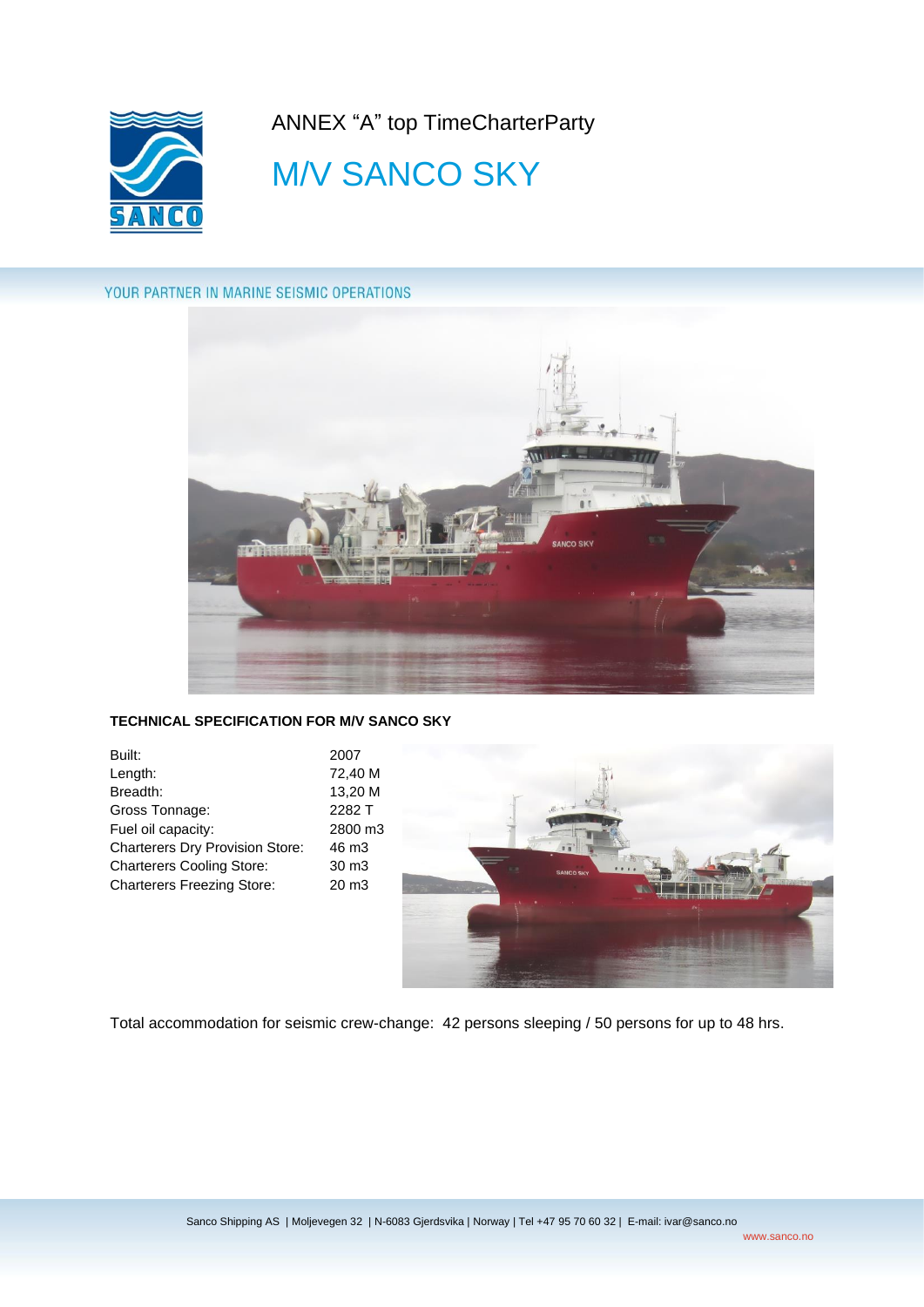## **TECHNICAL SPECIFICATION M/V SANCO SKY**

## **MAIN DIMENSIONS**

| Length O.A (LOA):               | 72,40 M |
|---------------------------------|---------|
| Length P.P.:                    | 66,14 M |
| Breadth:                        | 13,20 M |
| Draft loaded:                   | 6,21 M  |
| Draft in ballast:               | 4,30 M  |
| Gross Tonnage                   | 2282 T  |
| Deadweight:                     | 2750 T  |
| Net Tonnage:                    | 685 T   |
| Dist. Aft - HFO manifold 22,0 M |         |

Dist.Bow-HFO manifold 50,00 M

### **PROPULSION MACHINERY**

| Main engines:            | 2 x 1800bHp, ABC Diesel 6MDZC, 900RPM       |
|--------------------------|---------------------------------------------|
| <b>Shaft Generators:</b> | 2 x AVK, 1000kW each                        |
| Propeller/Gear:          | 2 x 4 bladed Scana Volda, Ø = 2700, 200 RPM |
|                          |                                             |

#### **AUXILLIARY MACHINERY**

| Aux. 1:               | 1 x Scania, 170kW    |
|-----------------------|----------------------|
| <b>Emergency Aux:</b> | 1 x Scania, 170kW    |
| Bow thruster:         | 1 x Brunvoll, 500 kW |
| Stern thruster:       | 1 x Brunvoll, 300 kW |
| Rudder:               | 2 x Highlift rudders |
|                       |                      |

## **CAPACITIES**

| Heavy fuel Oil (380CST) 2200 m3<br>w/ thermal heating coils: |                                       |
|--------------------------------------------------------------|---------------------------------------|
| Marine Gas Oil (MGO):                                        | 550 m3                                |
| Drinking water:                                              | 110 m3                                |
| Fuel pump capacity:                                          | 2 x 200 m3/h + 1 x 120 m3/h at 8 bar, |

## **NAVIGATION & COMMUNICATION EQUIPMENT**

| Sailor HC 4500                                               |
|--------------------------------------------------------------|
| 2 x Sailor 5022 DSC<br>1 x Sailor RT 2048<br>1 x Sailor 6210 |
| 3 x Sailor SP 3520                                           |
| 3 x Motorola GP 340                                          |
| 3 cm Furuno FR 2117, Arpa                                    |
| 10 cm Furuno FR 2137 S, Arpa                                 |
| Simrad GC80                                                  |
| Furuno GP 90 + Furuno GP 37                                  |
| Furuno SC-50                                                 |
| Dual TecDis T-2138A                                          |
| Furuno NX-700                                                |
| Furuno FA 150 AIS                                            |
| Jotron 40S                                                   |
| 2 x Tron AIS - SART                                          |
| Nortek ADCP                                                  |
| Simrad AP9MK III                                             |
| Furuno FE-700 & FCV-600L                                     |
|                                                              |
| bridge.sky@sanco.no                                          |
|                                                              |
|                                                              |
|                                                              |
|                                                              |

# **CLASS** BV I +HULL, +MACH, AVM-DPS, AUT-UMS, ICE CLASS 1B. SPS IMO A. 534 (13) Built: Aas Mek.Verksted, Norway, build no. 176, Year 2007 Call sign: ZDHW 8 Flag: GIBRALTAR Port of register: GIBRALTAR IMO Number: IMO 9349033 BV ID Number: 34588 X MMSI Number: 236384000 **SPEED & CONSUMPTION**

| Max speed:     | 13 knots = $14$ m $3$ day        |
|----------------|----------------------------------|
| Service speed: | 11 knots = $10 \text{ m3/day}$   |
| Escort speed:  | 4,5 knots = $3 \text{ m}$ 3/ day |
| Bollard pull:  | 31 tonnes                        |

#### **DECK MACHINERY**

| Deck crane 1:             | Dreggen jib crane, SWL 7,5 ton at 17 m          |
|---------------------------|-------------------------------------------------|
| Deck crane 2:             | Dreggen jib crane, SWL 1,5 ton at 10 m          |
| Fuel winches:             | 2 x 200m Capacity with 5"hose / 4"Todomatic     |
| Lube oil winch:           | 200 m capacity with 2"hose                      |
| Streamer winch:           | Capacity 6000 m. of $\varnothing$ = 64 mm cable |
| Towing hook:              | Strainstall, SWL 60 tonnes                      |
| <b>Ballast treatment:</b> | MMC Green Technology, 100 m3                    |
| Incinerator:              | Teamtec Golar OG 120 C                          |
| Workboat davit:           | Vestdavit, Type: PLR-15000, SWL: 15 tons        |
| FRC davit: MacGregor      | Type: HDM A32, SWL: 3,2 tons                    |

# **ELECTRIC POWER**

440 V, 230 V all 60hz

#### **RESCUE EQUIPMENT**

| MOB / Rescue boat      | Weedo 700 FRB, Waterjet, Appr. for 10 pers. |
|------------------------|---------------------------------------------|
| Liferafts:             | $6 \times 25$ pers. $+ 2 \times 16$ pers.   |
| Total Lifesaving cap.: | 60 persons                                  |
| Dacon Rescue Scoop:    | 1 pcs on stb side Maindeck                  |
|                        |                                             |

#### **ACCOMMODATIONS**

| 4 x 1 bed cabin with bathroom (Maritime crew) |
|-----------------------------------------------|
| 4 x 2 bed cabin with bathroom (Maritime crew) |
| 3 x 4 bed with bathroom                       |
| 1 x 8 bed with bathroom                       |
| 1 x 2 bed cabin with common bathroom          |
| 5 x 4 bed cabins with common bathroom         |
|                                               |
| <b>MANAGEMENT COMPANY</b>                     |
| Sanco Shipping AS                             |

| Moljevegen 32,<br>N-6083 Gjerdsvika, NORWAY |                 |
|---------------------------------------------|-----------------|
| Telephone:                                  | +47 95 70 60 32 |
| E-mail:                                     | ivar@sanco.no   |
| Internet:                                   | www.sanco.no    |



ALL SPECIFICATIONS GIVEN WITHOUT GUARANTEE AND SUBJECT TO CHANGES Updated: December 2020